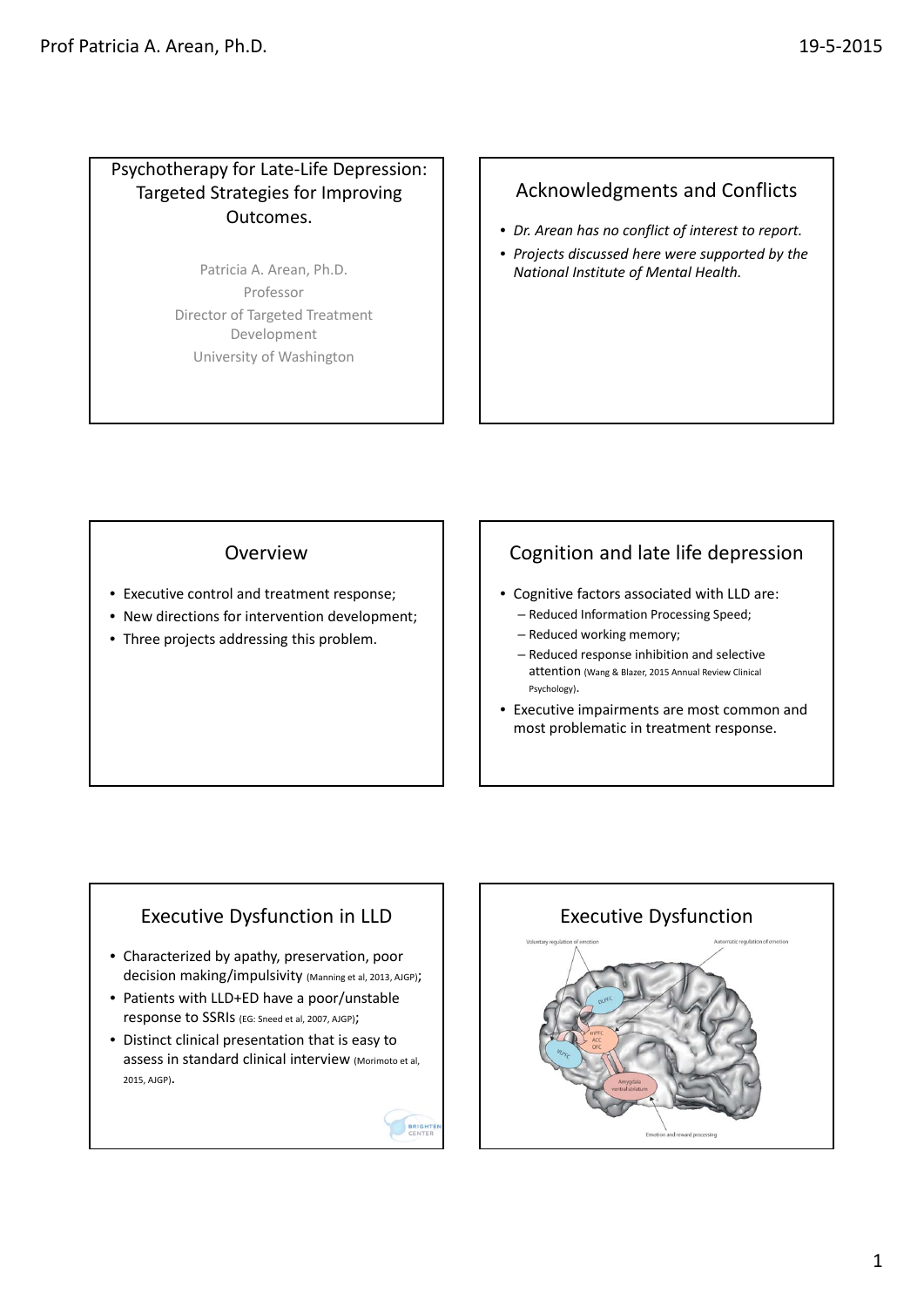### Cognitive Control and LLD treatment response.

- Cognitive Control Network (CCN; dorsal anterior cingulate cortex (dACC), and the dorsolateral prefrontal cortex (DLPFC), has the strong negative association with treatment response (so far);
- Culprit identified in LLD+ED: poor response to SSRI medication.



# Research Domain Criteria (RDoC)

- Variability within diagnoses suggest different causes;
- Once we know the cause, we can treat more specifically;
- There are various causes, internal and external;
- Opportunity to streamline and target treatment, behavioral treatments in particular.

## Problem Solving Treatment

- Behavioral intervention that targets broad range of executive functions;
- Previous found to be effective for other illnesses with executive control issues:
	- Schizophrenia – ADHD
	- Oppositional Defiant Disorder
- 

# COPED

- 220 adults, 65+;
- Major Depression and executive dysfunction;
- Randomized to 12 weeks problem solving treatment or supportive therapy;
- Followed for 9 months;
	- Depression (PHQ‐9; Hamilton Rating Scale)
	- Disability (WHO Assessment Scale)
	- Executive Functions (Stroop, WCST)

### **Outcomes**

- Depression symptoms (Hamilton, PHQ-9);
- Social and occupational functioning (WHODAS);
- Executive functions (Stroop, WCST, Trails B);
- Suicide (Suicide item on Hamilton).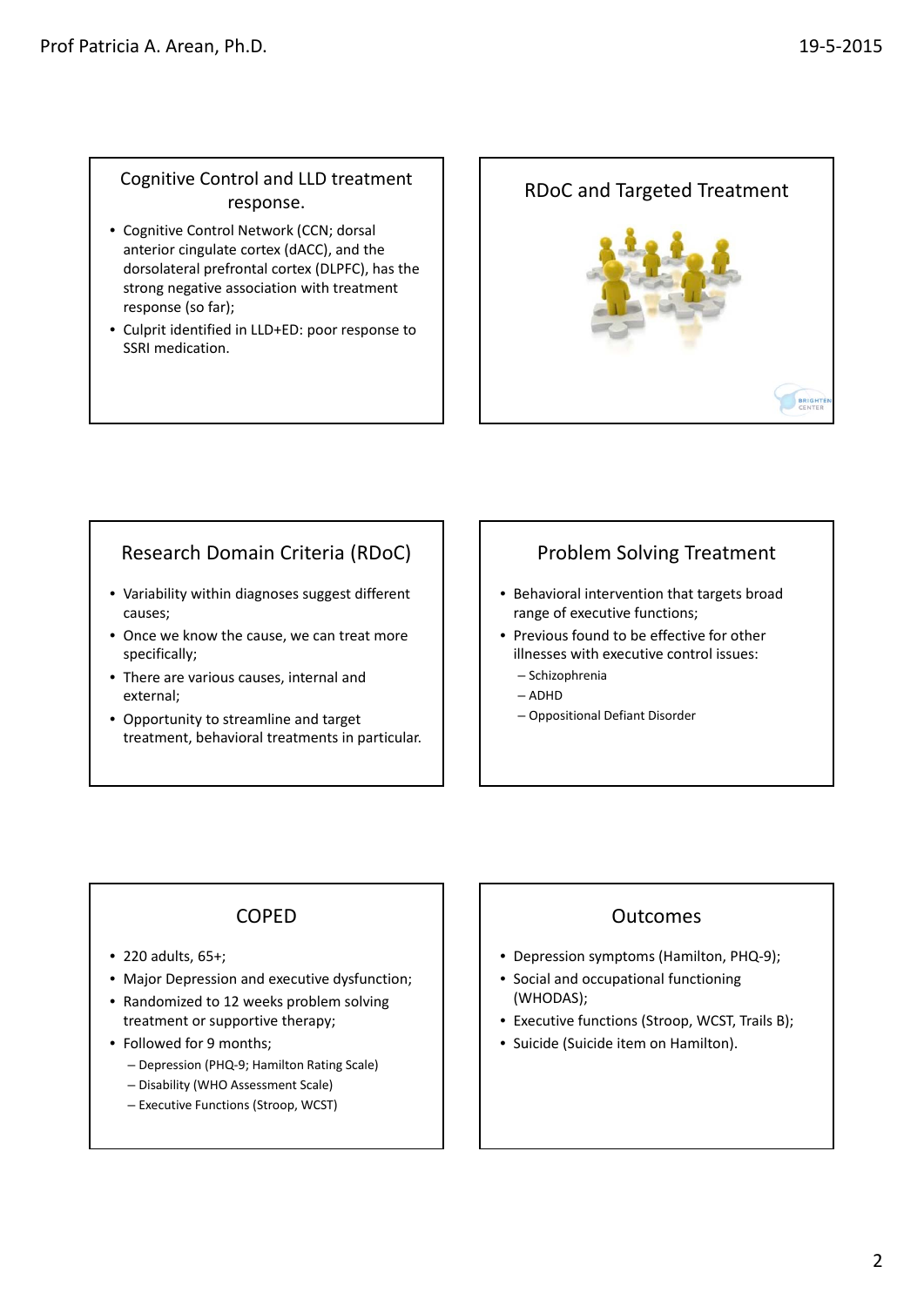



# Why does PST work?

- Either compensates for deficit in CCN or remediates the deficit;
- PST is similar to cognitive training:
	- Relies on regular rehearsal of skills over 8‐12 weeks;
	- Process is practiced with a clinician.

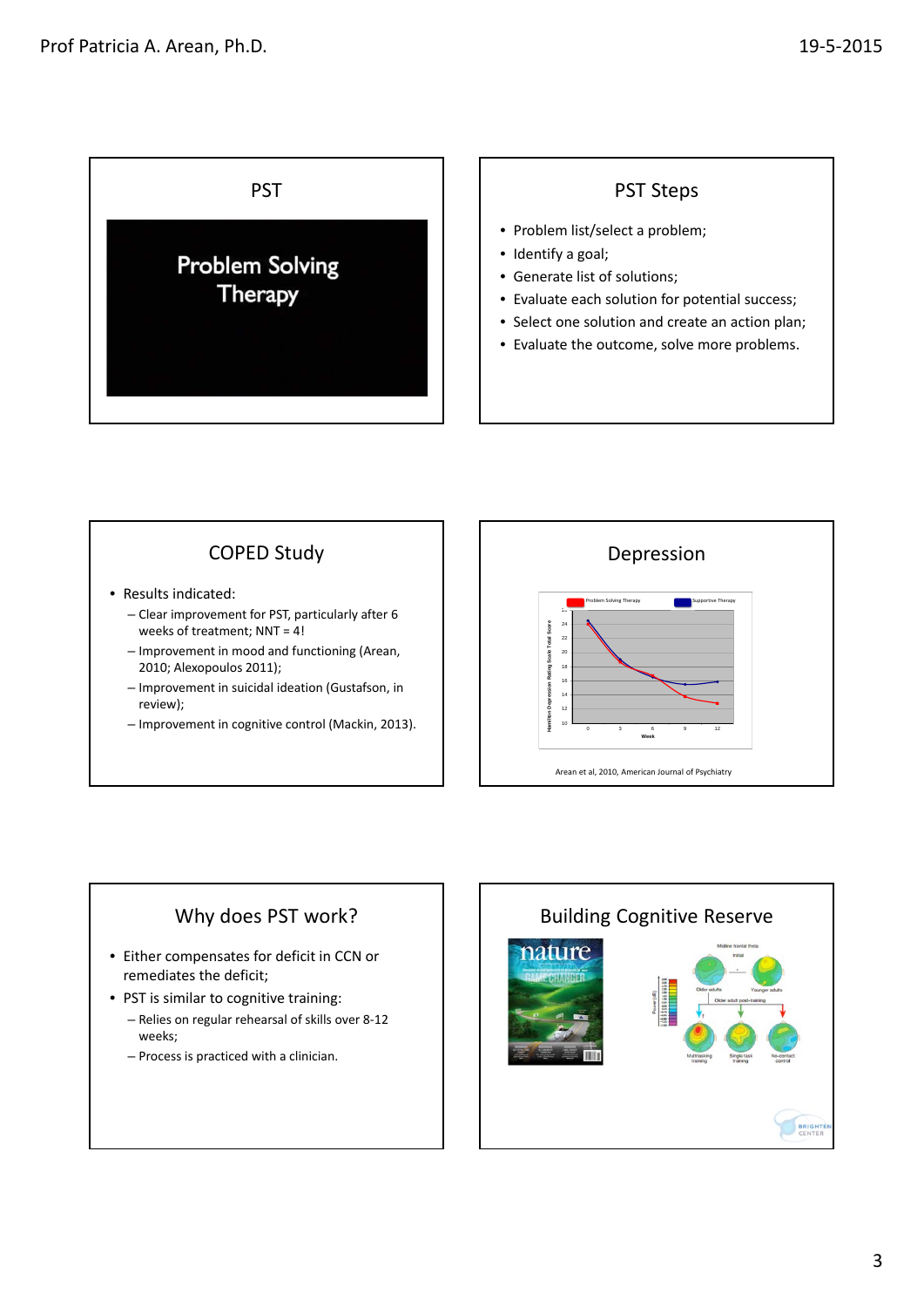#### Games to Overcome LLD Project

- Recruiting 40 participants 65+ with LLD+ED;
- Randomized to PST and Evolution/Neuroracer;
- fMRI collected baseline, 4 weeks and 8 weeks:
	- Stroop color word
	- Emotional stroop
	- Probablistic reversal Learning task
- Depression and functioning at baseline, 4 and 8 weeks.

### Cognitive training session

- Combination of education, support and training;
- Meet for 8 weeks, first 4 weeks in training;
- Sessions include check in with therapist to review progress, troubleshoot problems in training.







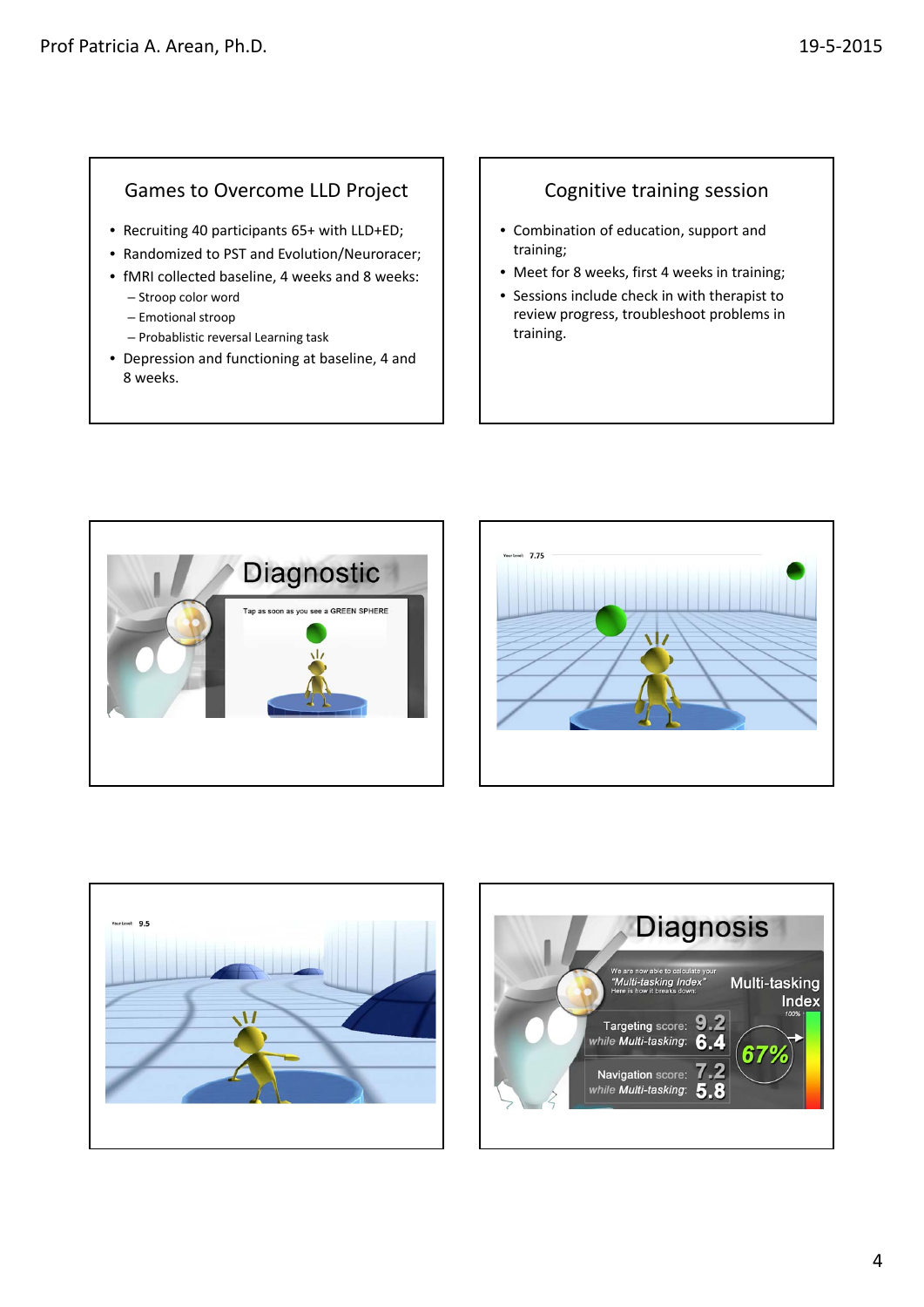









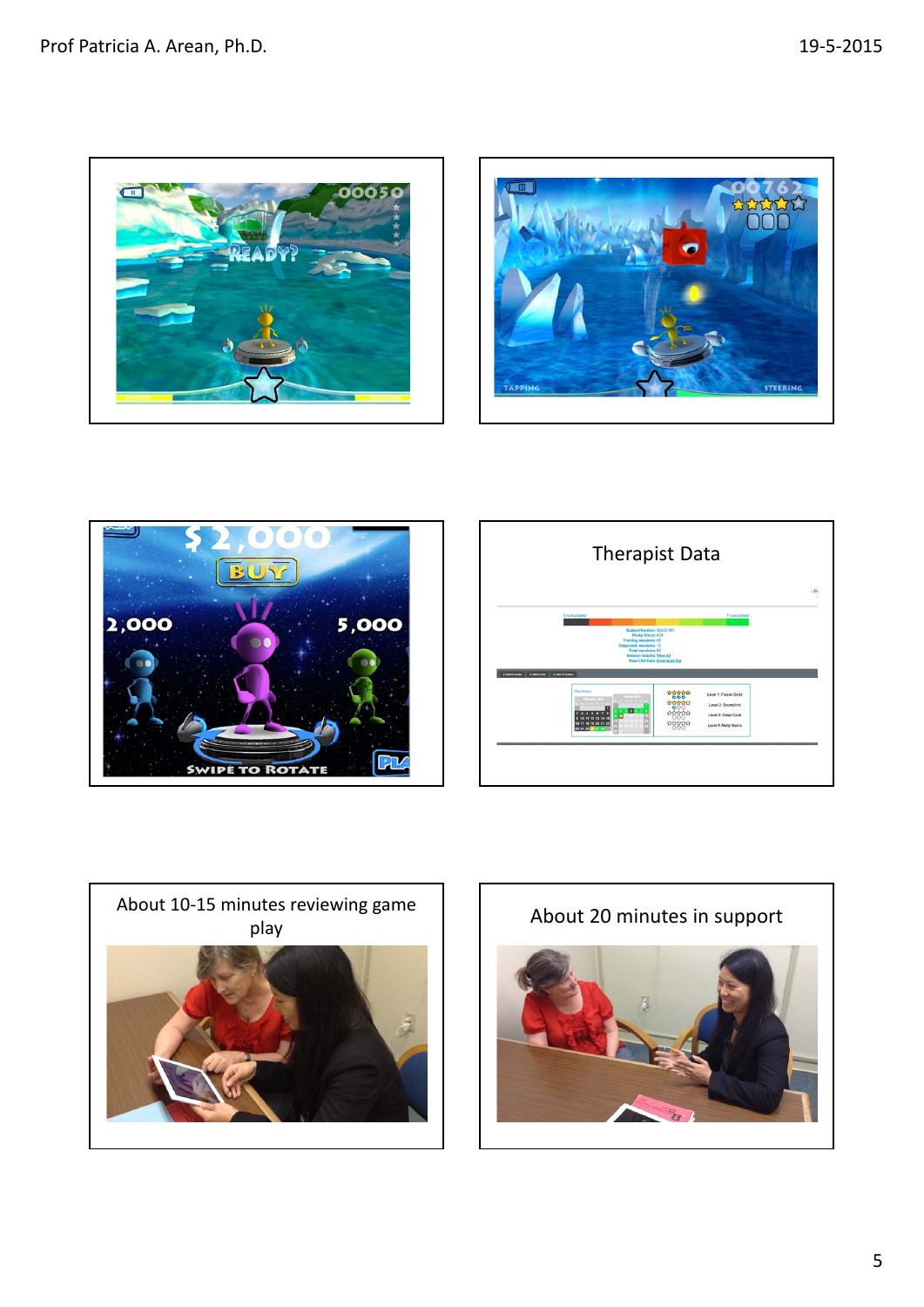## Progress so far

- Recruiting;
- All participants able to play, with in‐app demonstration of improvement in multitasking.

PHQ‐9 Outomces (N=25) 30 25 20 PST 15 Evo  $10\,$  $\mathsf S$  $\boldsymbol{0}$  $\overline{0}$  $\overline{4}$  $8\quad 10$  $\overline{12}$ 







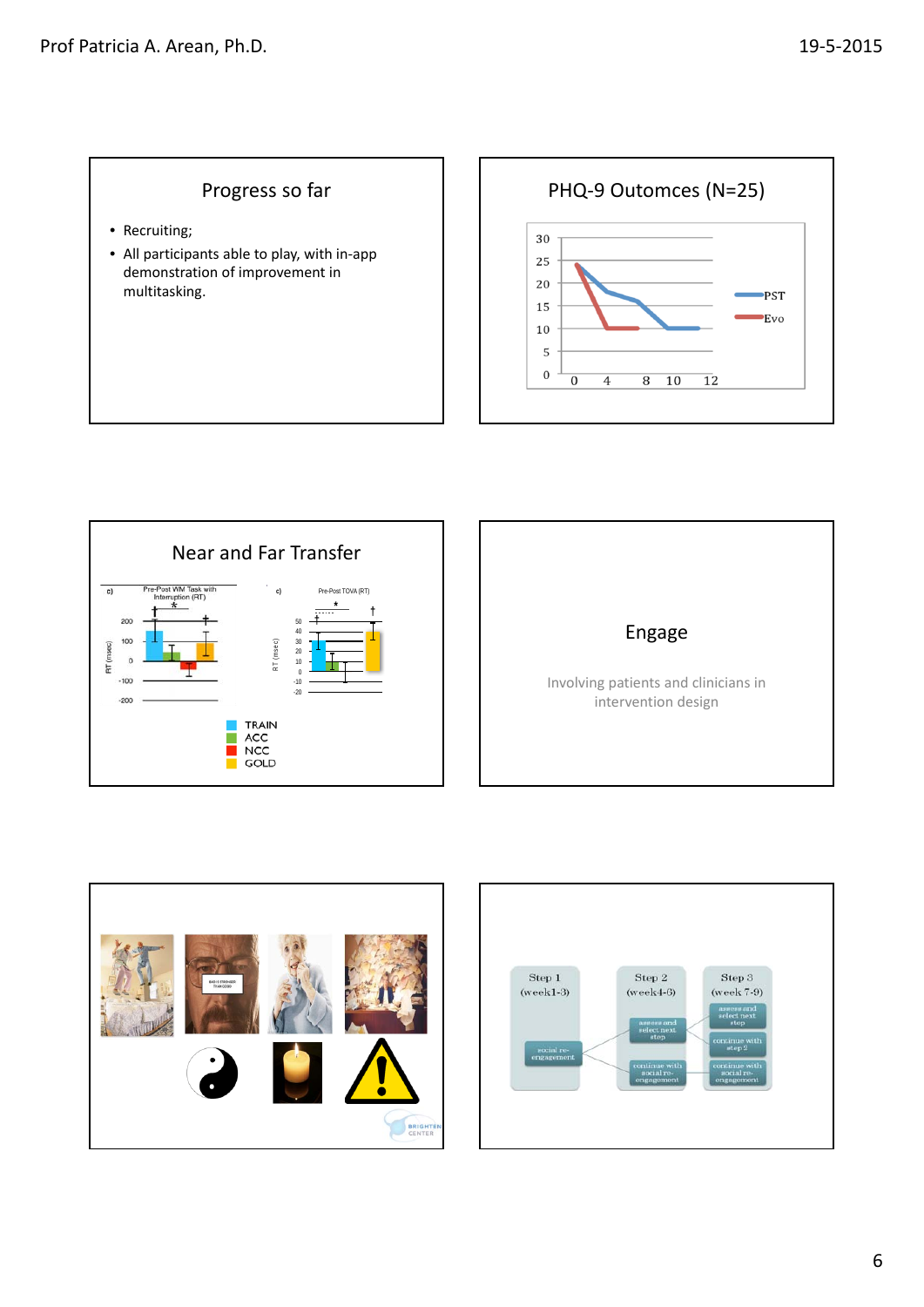